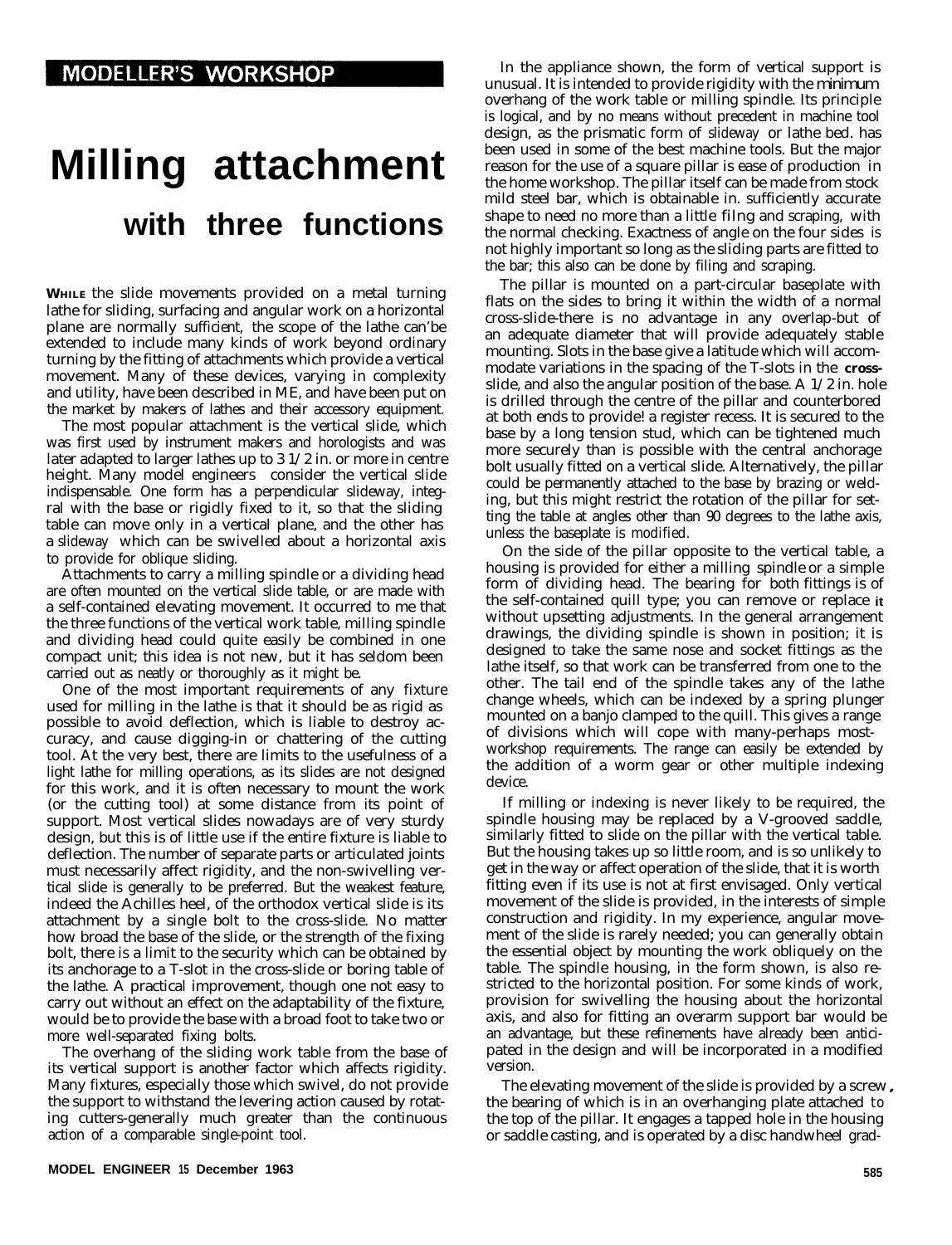

MODEL ENGINEER 15 December 1963